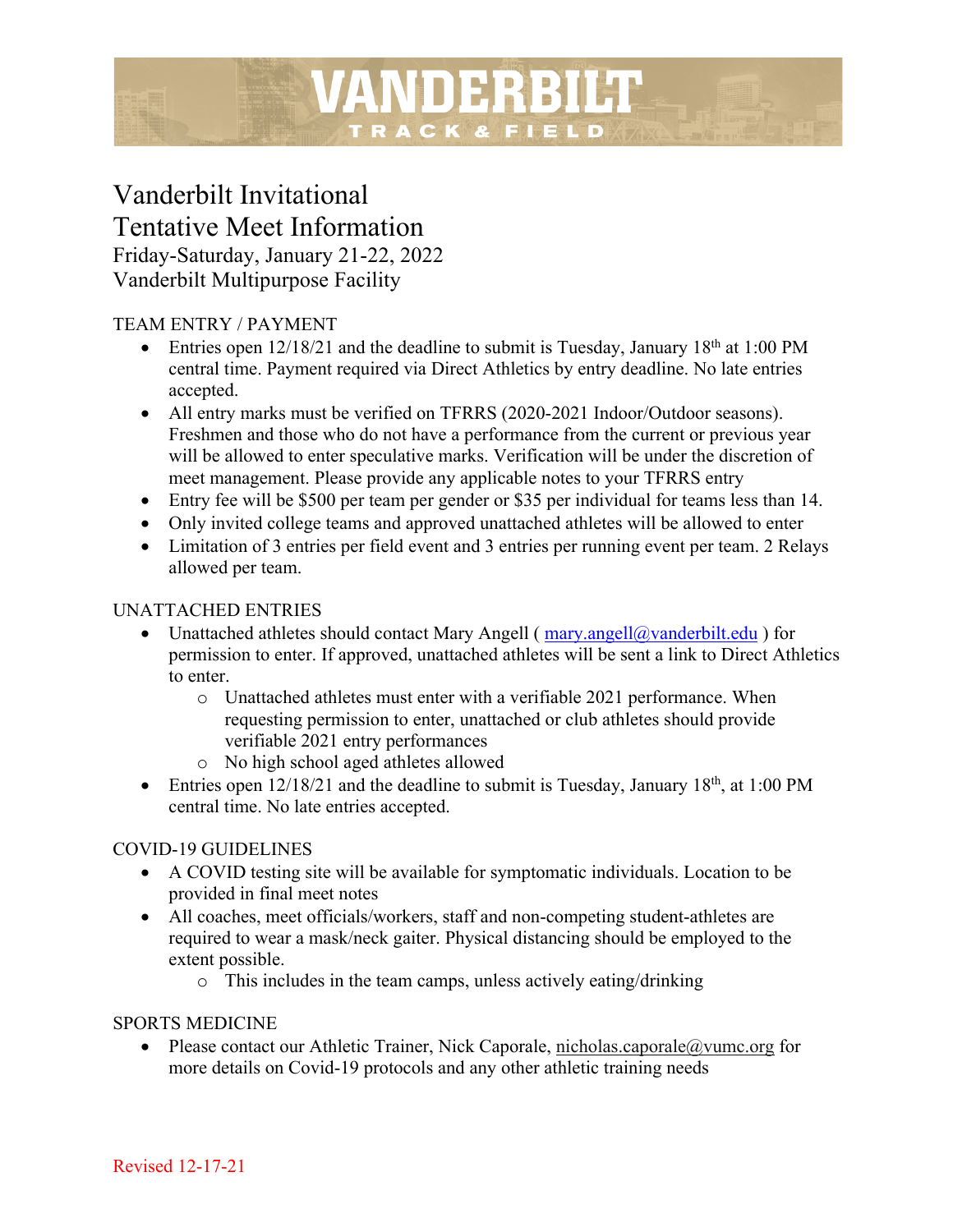

## PARKING / WALKWAY TO FACILITY (see map on final page)

- Teams will drop off at the gate leading into the indoor facility on Children's Way
- Teams will park in lot 75A, which is at the intersection of Children's Way and Natchez Trace
- Entrance to the indoor facility, outdoor facility, and warm up field will be by wristband only.

## PACKET PICK UP

- Packet pickup will be available at the team entrance of the indoor facility at the following times:
	- o Thursday 5-7pm (subject to change)
	- o Friday 1-4pm (subject to change)
	- o Saturday 9am-12pm (subject to change)

## PRACTICE / FACILITY HOURS

- The indoor facility will be available for practice on Thursday evening 5-7pm
- Please contact Precious Birdsong at precious.birdsong  $\widehat{a}$  vanderbilt.edu with your practice request.

## TEAM CAMPS (NEW THIS YEAR)

- We will utilize the adjacent recreation center gym for team camps.
- No team camps inside the track area.
- Mask and physical distancing guidelines are to be followed in the team camps.
- All food should remain in the team camp areas and not be transported to the indoor facility
- **No spikes in the recreation center!**

## WARMUP

- Athletes should warm-up outdoors (outdoor track & field or Field 1) or inside the designated warm-up area on the indoor track infield (will be enclosed by white sport fencing.)
- Hurdles and blocks will be available on the track backstretch for 60m and 60m hurdle warm-ups. No warm-ups on the home stretch.

## ALLOWABLE SPIKES

• One quarter inch, pyramid spikes are the only spikes allowed. Needle or Christmas tree spikes are not permitted. DO NOT WEAR YOUR SPIKES IN THE REC CENTER/TEAM CAMP AREA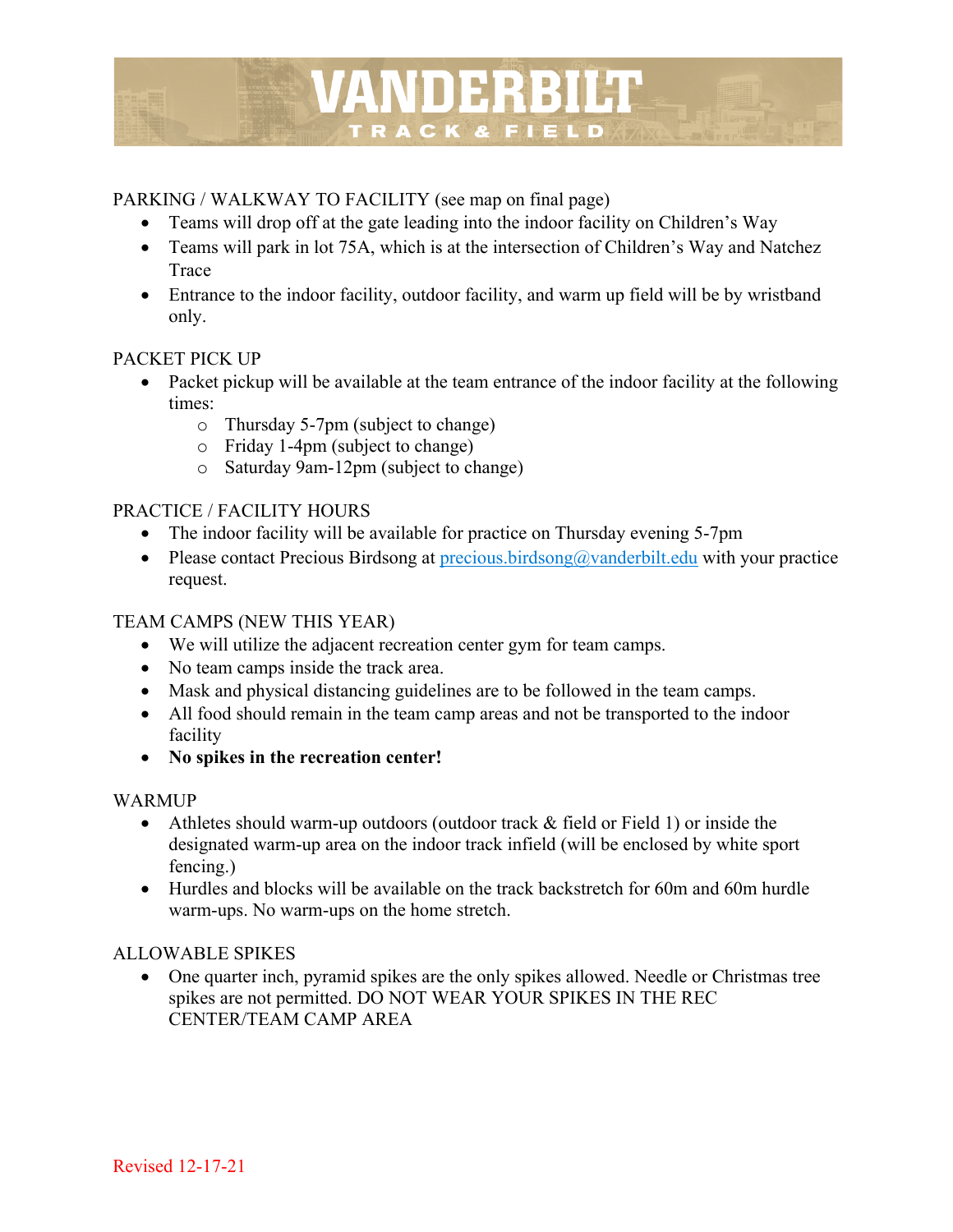

#### IMPLEMENT WEIGH-IN

- Located in the closet in the southeast side of the facility, near the pole vault
- Expect to open 2 hours prior to first throws event start time and closes 30 min. before scheduled start time (implements will be retained and brought to the event venue at this time)
- Exact times to be sent out week of meet

#### CLERKING

- **Running Events:** All athletes are to check in for their event at the clerking table no later than 30 minutes prior to their event, with their spikes in hand. Further, all athletes are to report to the clerk of course at or near the starting line for their respective event no later than 5 minutes prior to the scheduled start time. Adherence to these instructions is important to maintaining the meet schedule.
- Failure to report on time may result in the athlete being scratched from the event. Meet management will do everything possible to enable every athlete to compete.
- Note: It is very helpful for coaches to report known scratches to the clerking table in advance, most especially for the 4x400m Relay.
- **Field Events:** check-in with your specific event venue no later than 30' prior to the scheduled start.

#### PROGRESSIONS

• Will be sent out week of meet following entry deadline

## **HOSPITALITY**

• Coach's hospitality will be located on the second floor, accessible w/wristband by stairs or elevator off of the north entrance foyer (SEC lobby)

#### DRESSING/SHOWER:

• VERY LIMITED access to recreation center locker rooms. You must supply your own towels. Contact Precious Birdsong at **precious.birdsong@vanderbilt.edu** with your request to use the locker room

#### TIMING COMPANY/RESULTS:

• CFPI Timing http://www.cfpitiming.com/

## SPECTATORS:

- \$5 entry per day (ages 10 & below free)
- Park for free in the  $25<sup>th</sup>$  Ave. garage through the Highland Ave. entrance on floors 9-11
- Enter through the SEC lobby on the north end of the multipurpose facility
- Must wear mask at all times over nose and mouth
- Vanderbilt University has adopted a new clear bag policy for all home athletics contests. This policy will be enforced for all spectators.
- All plans are tentative and can change at any time based on current COVID-19 protocol.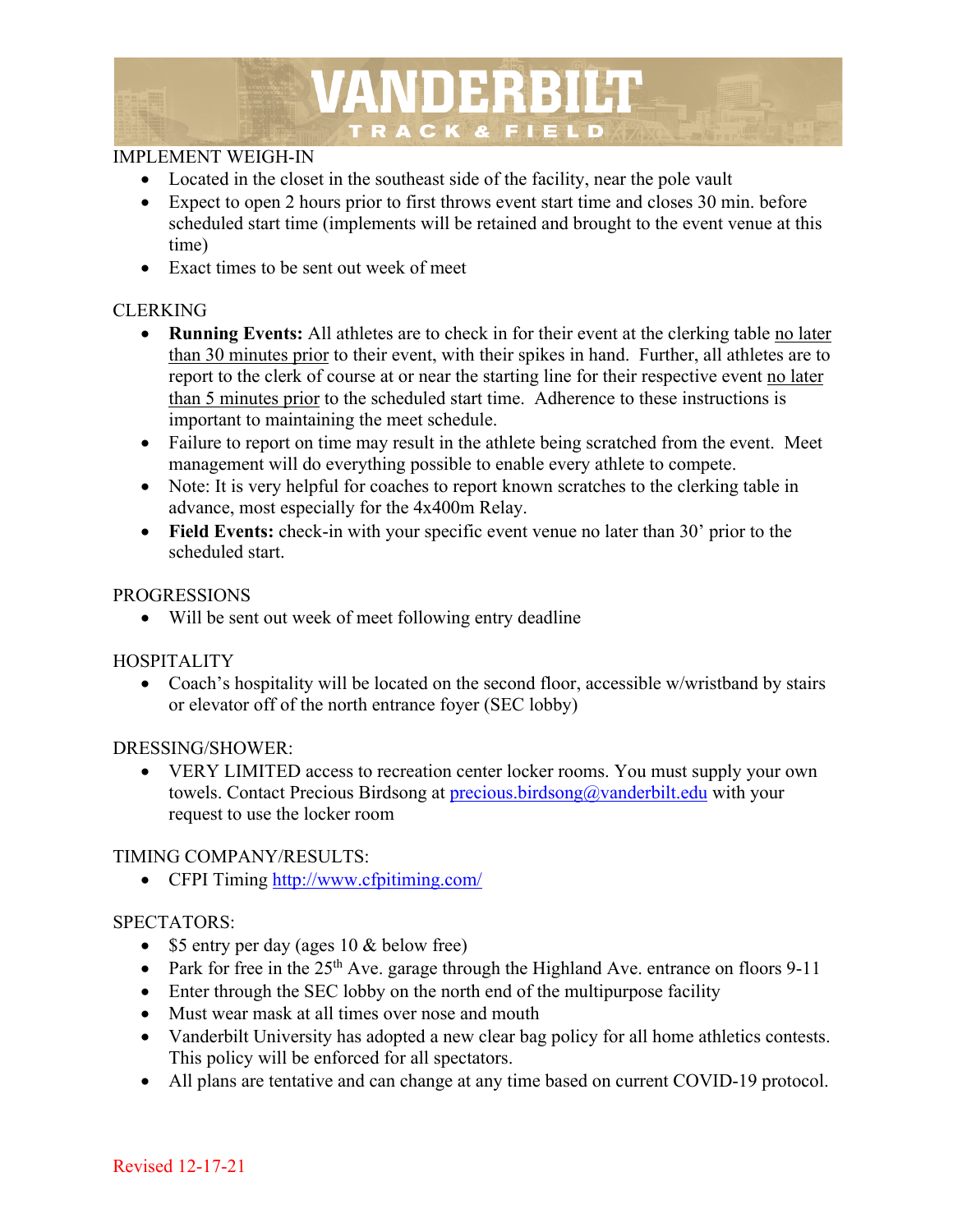

#### UPDATES

- Please continue to check https://vucommodores.com/home-meet-info/ for any updates on meet information, parking and/or schedules.
- All information is subject to change based on current COVID-19 protocols leading up to each meet

#### **OUESTIONS**

- Please contact Mary Angell mary.angell@vanderbilt.edu for any questions about meet entries
- Please contact Precious Birdsong precious.birdsong@vanderbilt.edu for any facility and credential needs/questions